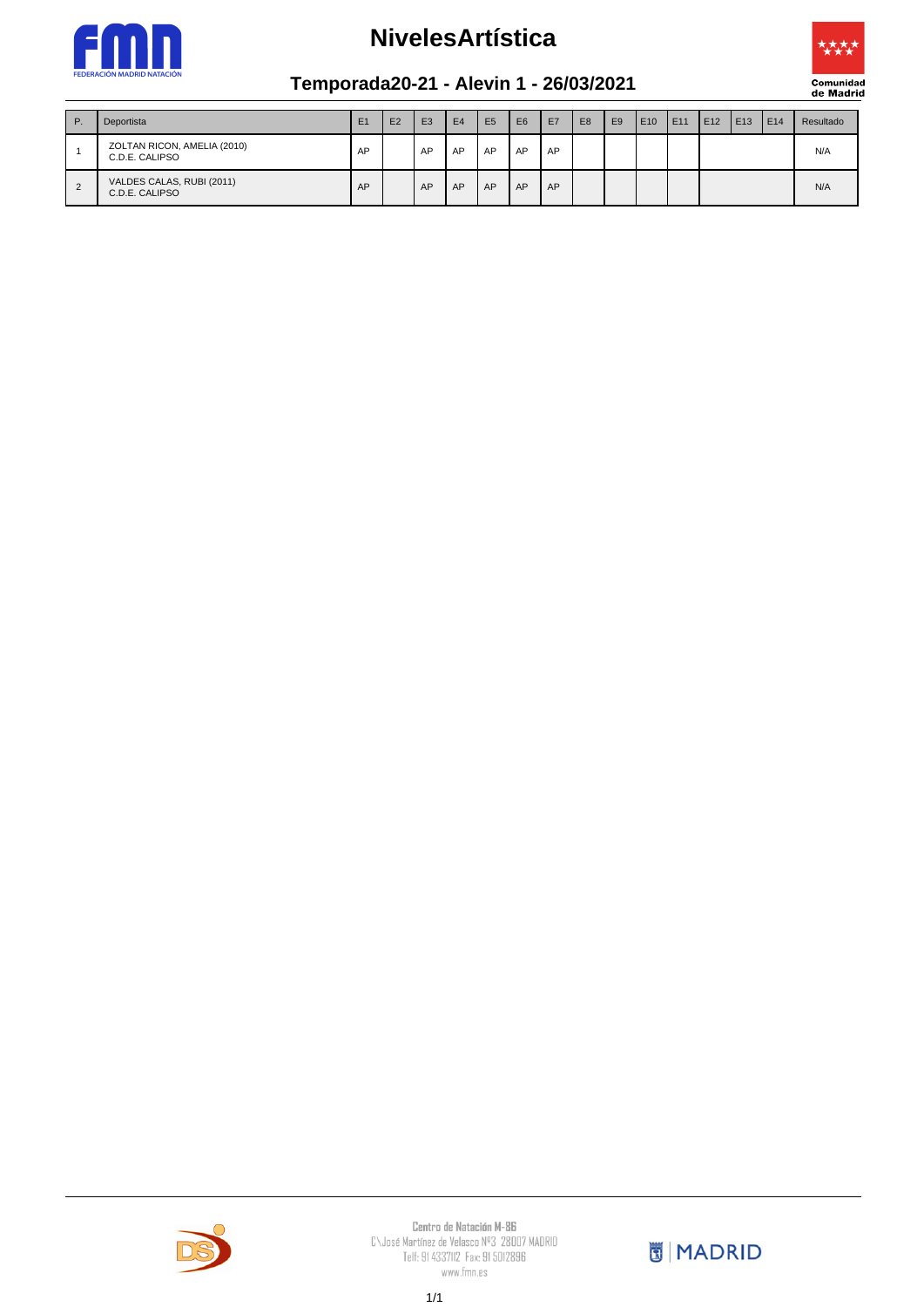



#### **Temporada20-21 - Alevin 2 - 26/03/2021**

| P. | Deportista                                       | E1 | E2 | E <sub>3</sub> | E <sub>4</sub> | E <sub>5</sub> | E <sub>6</sub> | E7 | E <sub>8</sub> | E <sub>9</sub> | E <sub>10</sub> | E11 | E <sub>12</sub> | E13 | Resultado |
|----|--------------------------------------------------|----|----|----------------|----------------|----------------|----------------|----|----------------|----------------|-----------------|-----|-----------------|-----|-----------|
|    | PARIS IZQUIERDO, JIMENA (2009)<br>C.D.E. CALIPSO | AP | AP |                | AP             |                | AP             |    | AP             |                | AP              |     |                 |     | N/A       |
| 2  | LANA ARENILLAS, NAIARA (2009)<br>C.D.E. CALIPSO  | AP | AP |                | AP             | AP             | AP             |    | AP             |                | AP              |     |                 |     | N/A       |
| 3  | BARCELO ANTON, AITANA (2009)<br>C.D.E. CALIPSO   |    | AP |                | AP             |                | AP             | AP | AP             |                |                 |     |                 |     | N/A       |



 $\begin{array}{c} \textbf{Centra de Natación M-BG} \\ \textbf{C}\cup \text{ose Martínez de Velasco N<sup>og</sup> } 28007 MADRID \\ \textbf{Telf: 91 4337112 } \textbf{Fax: 91 5012896} \end{array}$ www.fmn.es

**MADRID**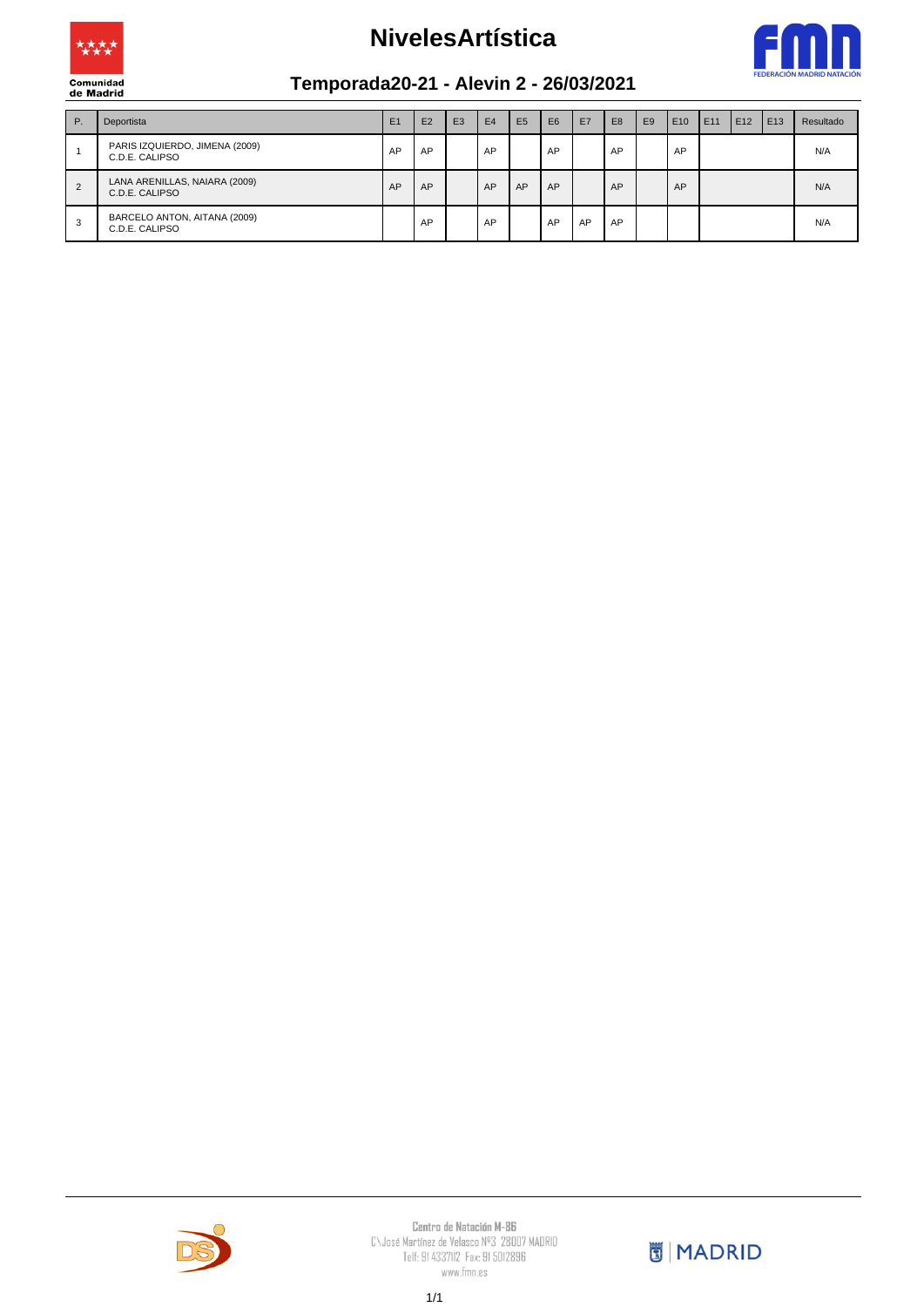



### **Temporada20-21 - Infantil - 26/03/2021**

| P.             | Deportista                                                | E1 | E2 | E <sub>3</sub> | E4 | E <sub>5</sub> | E <sub>6</sub> | E7 | E <sub>8</sub> | E <sub>9</sub> | E10 | E11 | E12 | Resultado |
|----------------|-----------------------------------------------------------|----|----|----------------|----|----------------|----------------|----|----------------|----------------|-----|-----|-----|-----------|
|                | XANDRI TRUJILLO, ANDREA CRISTINA (2007)<br>C.D.E. CALIPSO |    |    | AP             | AP | AP             | AP             | AP | AP             |                |     |     |     | N/A       |
| $\overline{2}$ | RUIZ DE LEIN ADRADOS, ALBA (2006)<br>C.D.E. CALIPSO       |    |    | AP             | AP |                | AP             | AP | AP             |                |     |     |     | N/A       |
| 3              | SANTIAGO ALCARAZ, LUCIA (2008)<br>C.D.E. CALIPSO          |    |    | AP             | AP | AP             | AP             | AP | AP             |                |     |     |     | N/A       |
| 4              | MARTIN VITON, MIRIAM (2006)<br>C.D.E. CALIPSO             |    |    | AP             | AP | AP             | AP             | AP | AP             |                |     |     |     | N/A       |



 $\begin{array}{c} \textbf{Centra de Natación M-BG} \\ \textbf{C}\cup \text{ose Martínez de Velasco N<sup>og</sup> } 28007 MADRID \\ \textbf{Telf: 91 4337112 } \textbf{Fax: 91 5012896} \end{array}$ www.fmn.es

**MADRID**